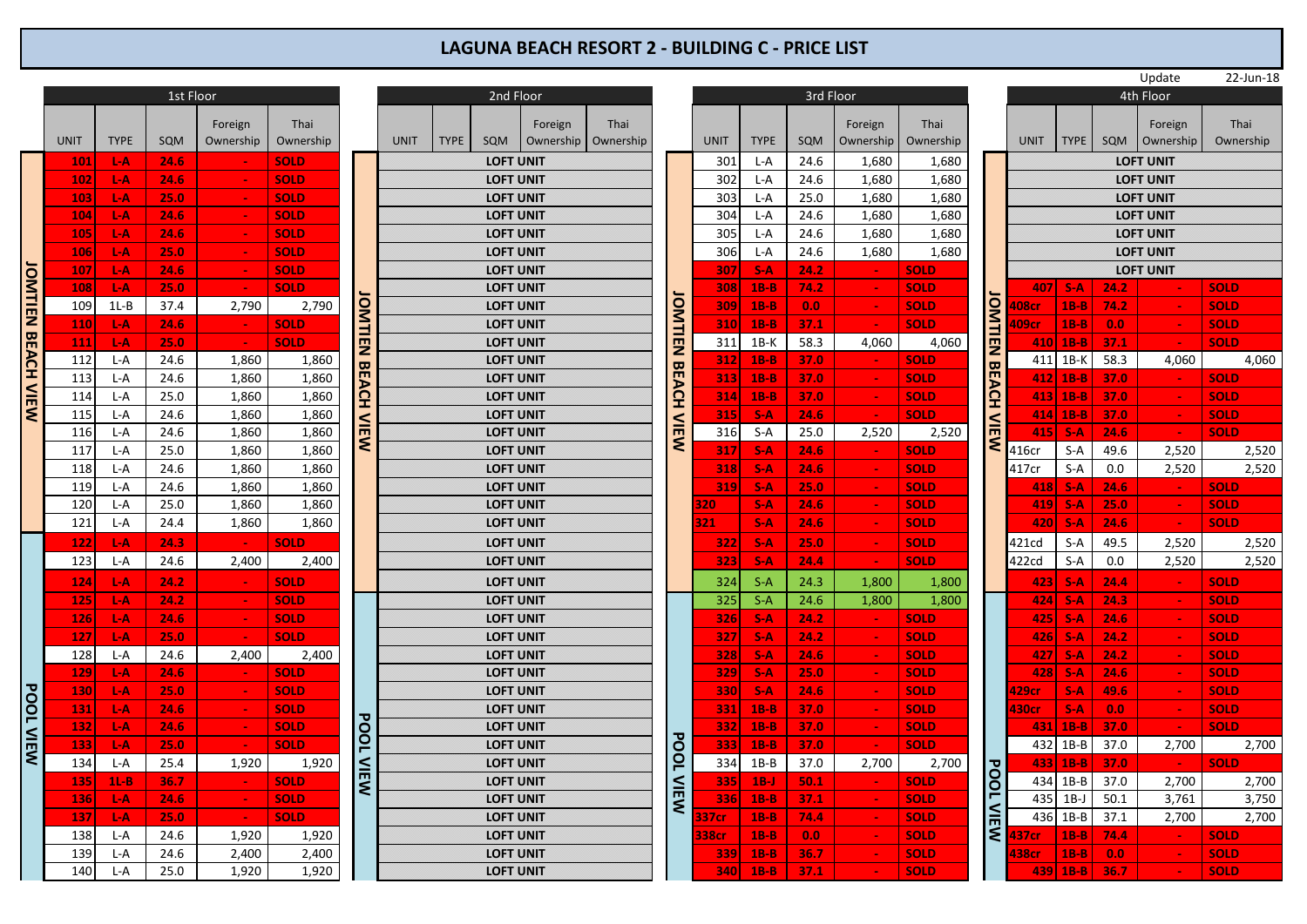| <b>L-A</b><br>141    | 24.6<br><b>SOLD</b>                                                                                                                  | <b>LOFT UNIT</b>                                                                                                                                          | 37.1<br>$341$ 1B-B<br><b>SOLD</b><br>$\blacksquare$                                                                                                                                                                                                                           | $440 \mid 1B-B \mid 37.1$<br><b>SOLD</b><br>$\sim$ $^{-1}$ |
|----------------------|--------------------------------------------------------------------------------------------------------------------------------------|-----------------------------------------------------------------------------------------------------------------------------------------------------------|-------------------------------------------------------------------------------------------------------------------------------------------------------------------------------------------------------------------------------------------------------------------------------|------------------------------------------------------------|
| 142<br>L-A           | 24.1<br><b>SOLD</b><br>$\sim$                                                                                                        | <b>LOFT UNIT</b>                                                                                                                                          | 342<br>$1B-B$<br>37.1<br><b>SOLD</b><br>$\sim$                                                                                                                                                                                                                                | $441$ 1B-B 37.1<br><b>SOLD</b><br>$\sim$                   |
|                      |                                                                                                                                      |                                                                                                                                                           | 37.1<br>343<br>$1B-B$<br><b>SOLD</b>                                                                                                                                                                                                                                          | $442$ 1B-B 37.1<br><b>SOLD</b>                             |
|                      |                                                                                                                                      |                                                                                                                                                           | <b>SOLD</b><br>344<br>$S-A$<br>24.1<br>$\sim$ $\sim$                                                                                                                                                                                                                          | 37.1<br>$443$   1B-B<br><b>SOLD</b><br>$\sim$              |
|                      |                                                                                                                                      |                                                                                                                                                           | 24.0<br>1,680<br>345<br>1,680<br>L-A                                                                                                                                                                                                                                          | $444$ S-A<br>24.1<br><b>SOLD</b><br><b>College</b>         |
|                      |                                                                                                                                      |                                                                                                                                                           | 346<br>24.6<br>1,680<br>1,680<br>L-A                                                                                                                                                                                                                                          | <b>LOFT UNIT</b>                                           |
|                      |                                                                                                                                      |                                                                                                                                                           | 347<br>25.0<br>1,680<br>1,680<br>L-A                                                                                                                                                                                                                                          | <b>LOFT UNIT</b>                                           |
| <u> Landers and </u> | <b>Foreign Payment Terms</b><br>* 20,000 THB Deposit<br>30% Contract Within 10 days<br>* 40% in three months<br><sup>8</sup> 30% Key | Thai Payment Terms<br>* 20,000 THB Deposit<br>* 30% Contract Within 10 days<br>* 70% Key<br><b>Complimentary Furniture Package With Every Purchase!!!</b> | The Price Does Not Include<br>* The prices and payment terms are<br>subject to change without prior notice<br>* The Buyer is responsible for all transfer fees and taxes<br>* Electric and Water Meters<br>* Sinking fund 350 Baht/Sqm<br>* Maintenance Fee 35 Baht/Sqm/Month | <b>LAGUNA</b>                                              |
|                      |                                                                                                                                      |                                                                                                                                                           | LAGUNA BEACH RESORT 2 - BUILDING C - PRICE LIST                                                                                                                                                                                                                               |                                                            |

|                    |              |             | 5th Floor |                      |                   |              |              |             | 6th Floor        |                      |                   |                         |             |             | 7th Floor  |                      |             |
|--------------------|--------------|-------------|-----------|----------------------|-------------------|--------------|--------------|-------------|------------------|----------------------|-------------------|-------------------------|-------------|-------------|------------|----------------------|-------------|
|                    | <b>UNIT</b>  | <b>TYPE</b> | SQM       | Foreign<br>Ownership | Thai<br>Ownership |              | <b>UNIT</b>  | <b>TYPE</b> | SQM              | Foreign<br>Ownership | Thai<br>Ownership |                         | <b>UNIT</b> | <b>TYPE</b> | <b>SQM</b> | Foreign<br>Ownership | Th<br>Owne  |
|                    | 501          | $L-A$       | 24.6      | 1.680                | 1,680             |              |              |             | <b>LOFT UNIT</b> |                      |                   |                         | 701         | $L-A$       | 24.0       | 1,680                |             |
|                    | 502          | $L-A$       | 24.6      | 1,680                | 1,680             |              |              |             | <b>LOFT UNIT</b> |                      |                   |                         | 702         | $L-A$       | 24.6       | 1,680                |             |
|                    | 503          | $L-A$       | 25.0      | 1,680                | 1,680             |              |              |             | <b>LOFT UNIT</b> |                      |                   |                         | 703         | $L-A$       | 25.0       | 1,680                |             |
|                    | 504          | $L-A$       | 24.6      | 1.680                | 1.680             |              |              |             | <b>LOFT UNIT</b> |                      |                   |                         | 704         | L-A         | 24.6       | 1.680                |             |
|                    | 505          | $L - A$     | 24.6      | 1,680                | 1,680             |              |              |             | <b>LOFT UNIT</b> |                      |                   |                         | 705         | $L-A$       | 24.6       | 1,680                |             |
|                    | 506          | $L-A$       | 24.6      | 1.680                | 1,680             |              |              |             | <b>LOFT UNIT</b> |                      |                   |                         | 706         | L-A         | 25.0       | $\sim$               | <b>SOLD</b> |
| JOMTIEN BEACH VIEW | 507          | $S-A$       | 24.2      | $\blacksquare$       | <b>SOLD</b>       |              | 607          | $S-A$       | 24.2             | $\blacksquare$       | <b>SOLD</b>       |                         | 707         | L-A         | 24.6       | 1,680                |             |
|                    | 508          | $1B-B$      | 37.1      | $\blacksquare$       | <b>SOLD</b>       |              | 608          | $1B-B$      | 37.1             | $\blacksquare$       | <b>SOLD</b>       |                         | 708         | $L-A$       | 24.6       | 1,680                |             |
|                    | 509          | $1B-B$      | 37.1      | $\sim$               | <b>SOLD</b>       |              | 609          | $1B-B$      | 37.1             | $\blacksquare$       | <b>SOLD</b>       |                         | 709         | $L-A$       | 24.6       | 1,680                |             |
|                    | 510          | $1B-B$      | 37.1      | 2,520                | 2,520             | JOMTIE       | <b>610</b>   | $1B-B$      | 37.1             | $\blacksquare$       | <b>SOLD</b>       | <b>ITMOL</b>            | 710         | $L-A$       | 24.2       | 1,680                |             |
|                    | 511          | $1B-K$      | 58.3      | 4,060                | 4,060             | z            | 611          | $1B-K$      | 58.3             | 4,060                | 4,060             | 巴                       | 711         | $L-A$       | 24.6       | 1,680                |             |
|                    | 512          | $1B-B$      | 37.0      | $\blacksquare$       | <b>SOLD</b>       | <b>BEACH</b> | 612          | $1B-B$      | 37.0             | $\blacksquare$       | <b>SOLD</b>       | $\mathbf{\overline{u}}$ | 712         | $L-A$       | 25.0       | 1,680                |             |
|                    | 513          | $1B-B$      | 37.0      | $\blacksquare$       | <b>SOLD</b>       |              | 613          | $1B-B$      | 37.0             | 2,520                | 2,520             | Ë                       | 713         | $L-A$       | 24.6       | 1,680                |             |
|                    | 514          | $1B-B$      | 37.0      | $\blacksquare$       | <b>SOLD</b>       |              | 614          | $1B-B$      | 37.0             | $\blacksquare$       | <b>SOLD</b>       | <u>مَ</u>               | 714         | $1L-B$      | 37.1       | 2,520                |             |
|                    | 515          | $S-A$       | 24.6      | $\blacksquare$       | <b>SOLD</b>       | $\leq$       | 615          | $S-A$       | 24.6             | $\sim$               | <b>SOLD</b>       |                         | 715         | $1L-K$      | 58.3       | 4,060                |             |
|                    | 516          | $S-A$       | 25.0      | $\blacksquare$       | <b>SOLD</b>       | ξ            | 616          | $S-A$       | 25.0             | $\blacksquare$       | <b>SOLD</b>       | NIEW                    | 716         | $1L-B$      | 37.0       | 2,520                |             |
|                    | 517          | $S-A$       | 24.6      | $\blacksquare$       | <b>SOLD</b>       |              | 617          | $S-A$       | 24.6             | 2,520                | 2,520             |                         | 717         | L-A         | 24.6       | $\blacksquare$       | <b>SOLD</b> |
|                    | <b>518cr</b> | $S-A$       | 49.6      | $\blacksquare$       | <b>SOLD</b>       |              | 618          | $S-A$       | 24.6             | 2,520                | 2,520             |                         | 718         | L-A         | 25.0       | $\sim$               | <b>SOLD</b> |
|                    | <b>519cr</b> | $S-A$       | 0.0       | $\blacksquare$       | <b>SOLD</b>       |              | 619          | $S-A$       | 25.0             | $\blacksquare$       | <b>SOLD</b>       |                         | 719         | L-A         | 24.6       | $\sim$               | <b>SOLD</b> |
|                    | 520          | $S-A$       | 24.6      | $\blacksquare$       | <b>SOLD</b>       |              | 620          | $S-A$       | 24.6             | $\blacksquare$       | <b>SOLD</b>       |                         | 720         | $L-A$       | 24.6       | 1,680                |             |
|                    | 521          | $S-A$       | 73.9      | $\blacksquare$       | <b>SOLD</b>       |              | 621          | $S-A$       | 24.6             | $\blacksquare$       | <b>SOLD</b>       |                         | 721         | L-A         | 25.0       | $\blacksquare$       | <b>SOLD</b> |
|                    | <b>522cr</b> | $S-A$       | 0.0       | $\blacksquare$       | <b>SOLD</b>       |              | <b>622cr</b> | $S-A$       | 49.3             | $\blacksquare$       | <b>SOLD</b>       |                         | 722         | L-A         | 24.6       | $\sim$               | <b>SOLD</b> |
|                    | <b>523cr</b> | $S-A$       | 0.0       | $\blacksquare$       | <b>SOLD</b>       |              | 623cr        | $S-A$       | 0.0              | $\blacksquare$       | <b>SOLD</b>       |                         | 723         | L-A         | 24.6       | ÷.                   | <b>SOLD</b> |
|                    | 524          | $S-A$       | 24.3      | $\blacksquare$       | <b>SOLD</b>       |              | 624          | $S-A$       | 24.3             | $\blacksquare$       | <b>SOLD</b>       |                         | 724         | L-A         | 25.0       | 1,860                |             |
|                    | 525          | $S-A$       | 24.6      |                      | <b>SOLD</b>       |              | 625          | $S-A$       | 24.6             |                      | <b>SOLD</b>       |                         | 725         | L-A         | 24.6       | 1,860                |             |

|     | 5th Floor   |      |                      |                   |                |             | 6th Floor   |                  |                      |                   |                       |             | 7th Floor   |      |                      |                   |                                    |
|-----|-------------|------|----------------------|-------------------|----------------|-------------|-------------|------------------|----------------------|-------------------|-----------------------|-------------|-------------|------|----------------------|-------------------|------------------------------------|
| IT  | <b>TYPE</b> | SQM  | Foreign<br>Ownership | Thai<br>Ownership |                | <b>UNIT</b> | <b>TYPE</b> | SQM              | Foreign<br>Ownership | Thai<br>Ownership |                       | <b>UNIT</b> | <b>TYPE</b> | SQM  | Foreign<br>Ownership | Thai<br>Ownership |                                    |
| 501 | L-A         | 24.6 | 1,680                | 1,680             |                |             |             | <b>LOFT UNIT</b> |                      |                   |                       | 701         | L-A         | 24.0 | 1,680                | 1,680             |                                    |
| 502 | $L-A$       | 24.6 | 1,680                | 1,680             |                |             |             | <b>LOFT UNIT</b> |                      |                   |                       | 702         | $L-A$       | 24.6 | 1,680                | 1,680             |                                    |
| 503 | $L-A$       | 25.0 | 1,680                | 1,680             |                |             |             | <b>LOFT UNIT</b> |                      |                   |                       | 703         | $L-A$       | 25.0 | 1,680                | 1,680             | <b>Foreign Payment Terms</b>       |
| 504 | $L-A$       | 24.6 | 1,680                | 1,680             |                |             |             | <b>LOFT UNIT</b> |                      |                   |                       | 704         | $L-A$       | 24.6 | 1,680                | 1,680             | 20,000 THB Deposit                 |
| 505 | L-A         | 24.6 | 1,680                | 1,680             |                |             |             | <b>LOFT UNIT</b> |                      |                   |                       | 705         | L-A         | 24.6 | 1,680                | 1,680             | 30% Contract Within 10 days        |
| 506 | L-A         | 24.6 | 1,680                | 1,680             |                |             |             | <b>LOFT UNIT</b> |                      |                   |                       | 706         | L-A         | 25.0 |                      | <b>SOLD</b>       | * 15% x 4 Quarterly Payments       |
| 507 | $S-A$       | 24.2 |                      | <b>SOLD</b>       |                | 607         | $S-A$       | 24.2             |                      | <b>SOLD</b>       |                       | 707         | L-A         | 24.6 | 1,680                | 1,680             | * 10% Key Q3 2015                  |
| 508 | $1B-B$      | 37.1 |                      | <b>SOLD</b>       |                | 608         | $1B-B$      | 37.1             |                      | <b>SOLD</b>       |                       | 708         | L-A         | 24.6 | 1,680                | 1,680             |                                    |
| 509 | $1B-B$      | 37.1 |                      | <b>SOLD</b>       |                | 609         | $1B-B$      | 37.1             |                      | <b>SOLD</b>       | JONTI                 | 709         | L-A         | 24.6 | 1,680                | 1,680             |                                    |
| 510 | $1B-B$      | 37.1 | 2,520                | 2,520             | <b>JOMTIEN</b> | 610         | $1B-B$      | 37.1             |                      | <b>SOLD</b>       |                       | 710         | L-A         | 24.2 | 1,680                | 1,680             | <b>Thai Payment Terms</b>          |
| 511 | $1B-K$      | 58.3 | 4,060                | 4,060             |                | 611         | $1B-K$      | 58.3             | 4.060                | 4,060             | 亮                     | 711         | $L-A$       | 24.6 | 1,680                | 1,680             | 20,000 THB Deposit                 |
|     | $1B-B$      | 37.0 |                      | <b>SOLD</b>       | <b>BEACH</b>   | 612         | $1B-B$      | 37.0             |                      | <b>SOLD</b>       | $\boldsymbol{\varpi}$ | 712         | L-A         | 25.0 | 1,680                | 1,680             | * 10% Contract Within 10 days      |
| 513 | $1B-B$      | 37.0 |                      | <b>SOLD</b>       |                | 613         | $1B-B$      | 37.0             | 2,520                | 2,520             | ፔ                     | 713         | L-A         | 24.6 | 1,680                | 1,680             | 5% x 3 Quarterly Payments          |
| 514 | $1B-B$      | 37.0 |                      | <b>SOLD</b>       |                | 614         | $1B-B$      | 37.0             |                      | <b>SOLD</b>       | 오                     | 714         | $1L-B$      | 37.1 | 2,520                | 2,520             | 75% Key Q3 2015                    |
|     | $S-A$       | 24.6 |                      | <b>SOLD</b>       | $\leq$         | 615         | $S-A$       | 24.6             |                      | <b>SOLD</b>       |                       | 715         | $1L-K$      | 58.3 | 4,060                | 4,060             |                                    |
| 516 | $S-A$       | 25.0 |                      | <b>SOLD</b>       | $\leq$         | 616         | $S-A$       | 25.0             | $\blacksquare$       | <b>SOLD</b>       | VIEW                  | 716         | $1L-B$      | 37.0 | 2,520                | 2,520             |                                    |
|     | $S-A$       | 24.6 |                      | <b>SOLD</b>       |                | 617         | $S-A$       | 24.6             | 2,520                | 2,520             |                       | 717         | $L-A$       | 24.6 | $\blacksquare$       | <b>SOLD</b>       | <b>Complimentary Furniture</b>     |
|     | $S-A$       | 49.6 |                      | <b>SOLD</b>       |                | 618         | $S-A$       | 24.6             | 2,520                | 2,520             |                       | 718         | L-A         | 25.0 | $\sim$               | <b>SOLD</b>       | <b>Package With Every Purchase</b> |
|     | $S-A$       | 0.0  |                      | <b>SOLD</b>       |                | 619         | $S-A$       | 25.0             |                      | <b>SOLD</b>       |                       | 719         | L-A         | 24.6 | $\sim$               | <b>SOLD</b>       |                                    |
| 520 | $S-A$       | 24.6 |                      | <b>SOLD</b>       |                | 620         | $S-A$       | 24.6             |                      | <b>SOLD</b>       |                       | 720         | L-A         | 24.6 | 1,680                | 1,680             |                                    |
| 521 | $S-A$       | 73.9 |                      | <b>SOLD</b>       |                | 621         | $S-A$       | 24.6             |                      | <b>SOLD</b>       |                       | 721         | $L-A$       | 25.0 | $\sim$               | <b>SOLD</b>       |                                    |
|     | $S-A$       | 0.0  |                      | <b>SOLD</b>       |                | 622cr       | $S-A$       | 49.3             |                      | <b>SOLD</b>       |                       | 722         | $L-A$       | 24.6 | $\sim$               | <b>SOLD</b>       |                                    |
|     | $S-A$       | 0.0  |                      | <b>SOLD</b>       |                | 623cr       | $S-A$       | 0.0              |                      | <b>SOLD</b>       |                       | 723         | $L-A$       | 24.6 | $\blacksquare$       | <b>SOLD</b>       | The Price Does Not Include         |
| 524 | $S-A$       | 24.3 |                      | <b>SOLD</b>       |                | 624         | $S-A$       | 24.3             |                      | <b>SOLD</b>       |                       | 724         | L-A         | 25.0 | 1,860                | 1,860             | * The prices and payment terms a   |
| 525 | $S-A$       | 24.6 |                      | <b>SOLD</b>       |                | 625         | $S-A$       | 24.6             |                      | <b>SOLD</b>       |                       | 725         | L-A         | 24.6 | 1.860                | 1.860             | subject to change without prior n  |

|                   |                          |             |             | 7th Floor |                      |                   |
|-------------------|--------------------------|-------------|-------------|-----------|----------------------|-------------------|
| Thai<br>Ownership |                          | <b>UNIT</b> | <b>TYPE</b> | SQM       | Foreign<br>Ownership | Thai<br>Ownership |
|                   |                          | 701         | L-A         | 24.0      | 1,680                | 1,680             |
|                   |                          | 702         | $L-A$       | 24.6      | 1,680                | 1,680             |
|                   |                          | 703         | L-A         | 25.0      | 1,680                | 1,680             |
|                   |                          | 704         | $L-A$       | 24.6      | 1,680                | 1,680             |
|                   |                          | 705         | $L-A$       | 24.6      | 1,680                | 1,680             |
|                   |                          | 706         | L-A         | 25.0      |                      | <b>SOLD</b>       |
| <b>SOLD</b>       |                          | 707         | L-A         | 24.6      | 1,680                | 1,680             |
| <b>SOLD</b>       |                          | 708         | L-A         | 24.6      | 1,680                | 1,680             |
| <b>SOLD</b>       |                          | 709         | $L-A$       | 24.6      | 1,680                | 1,680             |
| <b>SOLD</b>       |                          | 710         | L-A         | 24.2      | 1,680                | 1,680             |
| 4,060             |                          | 711         | $L-A$       | 24.6      | 1,680                | 1,680             |
| <b>SOLD</b>       |                          | 712         | L-A         | 25.0      | 1,680                | 1,680             |
| 2,520             |                          | 713         | L-A         | 24.6      | 1,680                | 1,680             |
| <b>SOLD</b>       |                          | 714         | $1L-B$      | 37.1      | 2,520                | 2,520             |
| <b>SOLD</b>       |                          | 715         | $1L-K$      | 58.3      | 4,060                | 4,060             |
| <b>SOLD</b>       | <b>OMTIEN BEACH VIEW</b> | 716         | $1L-B$      | 37.0      | 2,520                | 2,520             |
| 2,520             |                          | 717         | L-A         | 24.6      |                      | <b>SOLD</b>       |
| 2,520             |                          | 718         | L-A         | 25.0      |                      | <b>SOLD</b>       |
| <b>SOLD</b>       |                          | 719         | L-A         | 24.6      |                      | <b>SOLD</b>       |
| <b>SOLD</b>       |                          | 720         | L-A         | 24.6      | 1,680                | 1,680             |
| <b>SOLD</b>       |                          | 721         | $L-A$       | 25.0      |                      | <b>SOLD</b>       |
| <b>SOLD</b>       |                          | 722         | L-A         | 24.6      |                      | <b>SOLD</b>       |
| <b>SOLD</b>       |                          | 723         | L-A         | 24.6      |                      | <b>SOLD</b>       |
| <b>SOLD</b>       |                          | 724         | L-A         | 25.0      | 1,860                | 1,860             |
| <b>SOLD</b>       |                          | 725         | L-A         | 24.6      | 1,860                | 1,860             |
|                   |                          |             |             |           |                      |                   |

| <b>Foreign Payment Terms</b>  |
|-------------------------------|
| * 20,000 THB Deposit          |
| * 30% Contract Within 10 days |
| * 15% x 4 Quarterly Payments  |
| * 10% Key Q3 2015             |

| <b>Thai Payment Terms</b>     |
|-------------------------------|
| * 20,000 THB Deposit          |
| * 10% Contract Within 10 days |
| * 5% x 3 Quarterly Payments   |
| * 75% Key Q3 2015             |

**Complimentary Furniture Package With Every Purchase!!!**

## **523cr S-A 0.0 - SOLD 623cr S-A 0.0 - SOLD 723 L-A 24.6 - SOLD** The Price Does Not Include

**524 S-A 24.3 - SOLD 624 S-A 24.3 - SOLD** 724 L-A 25.0 1,860 1,860 \* The prices and payment terms are **525 S-A 24.6 - SOLD 625 S-A 24.6 - SOLD** 725 L-A 24.6 1,860 1,860 subject to change without prior notice